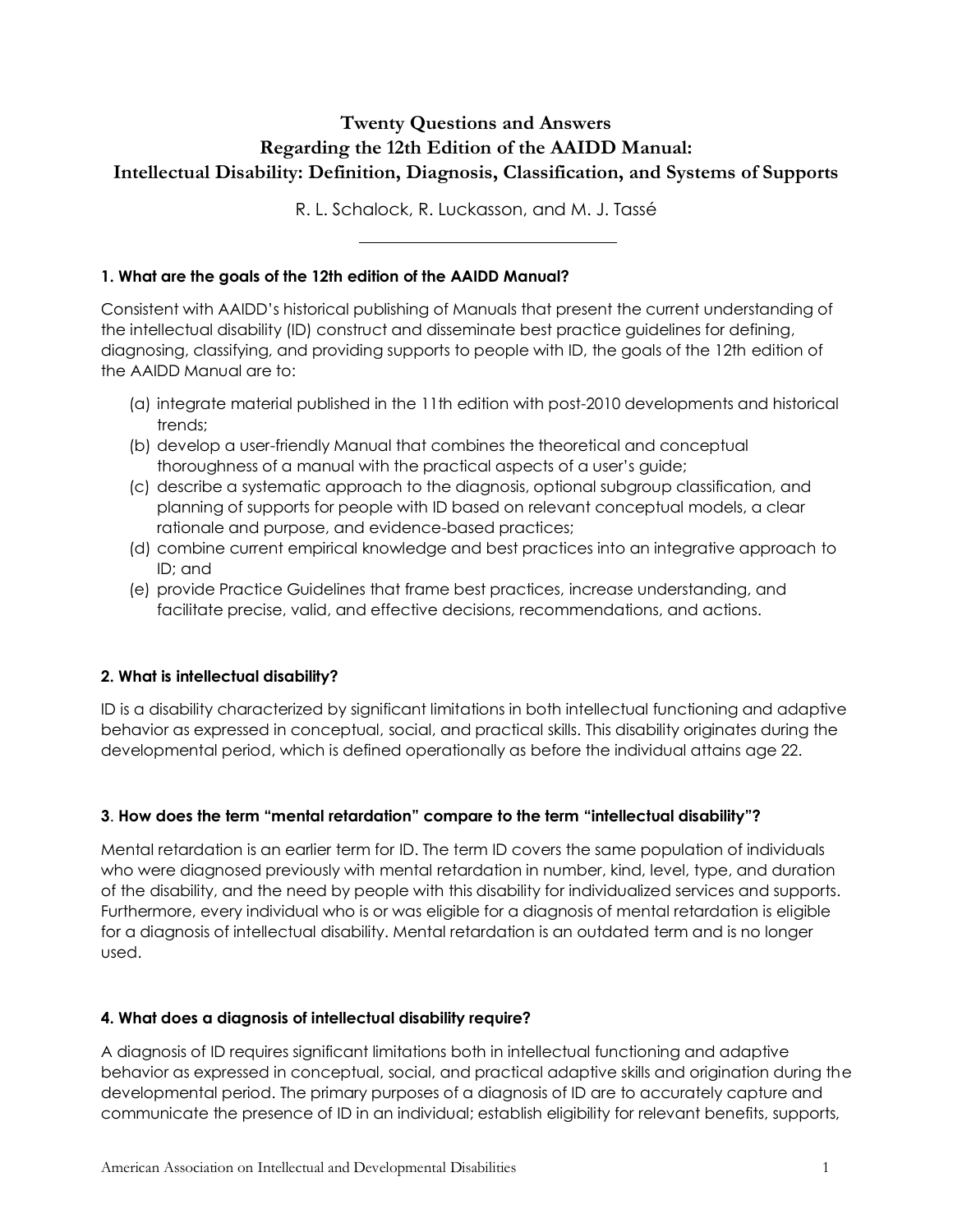and services; monitor health and track incidence and prevalence; and study important aspects of ID in peoples' lives.

### **5. What does the assessment of intellectual functioning and adaptive behavior require?**

The assessment of intellectual functioning requires the use of a reliable, valid, and individually administered, comprehensive, and standardized test that is normed on the general population and yields a full-scale IQ score. The assessment of adaptive behavior requires the use of a reliable, valid, and individually administered, comprehensive, and standardized test that is normed on the general population and yields a measure of each of the three adaptive behaviors: conceptual, social, and practical. All test scores should be interpreted considering the 95% confidence interval based on the standard error of measurement for the specific, individually administered test used. Clinical judgment is an important part of the assessment process (see Question #16).

### **6. What is a retrospective diagnosis of intellectual disability?**

A retrospective diagnosis of ID is made after the individual attains age 22, and where the individual did not receive an official diagnosis of ID during the developmental period. For a retrospective diagnosis, the clinician should use multiple sources of information, including a thorough educational, medical, and social history to determine whether significant limitations in intellectual functioning and adaptive behavior were present during the developmental period.

# **7. What is intellectual functioning?**

Intellectual functioning is a term that incorporates the common definitional characteristics of intelligence, the abilities currently assessed by standardized intelligence tests, and the consensus view that intellectual functioning is influenced by other human functioning dimensions and by systems of supports. Thus, intellectual functioning is a broader term than either intelligence or intellectual abilities, but a narrower term than human functioning. In the 12th edition of the AAIDD Manual, full-scale IQ scores are used as a proxy measure for intellectual functioning.

# **8. What is adaptive behavior?**

Adaptive behavior is the collection of conceptual, social, and practical skills that have been learned and are performed by people in their everyday lives. Adaptive behavior is:

- (a) developmental and increases in complexity with age;
- (b) composed of conceptual, social, and practical skills;
- (c) related to the expectations of age and demands of particular contexts;
- (d) assessed on the basis of the individual's typical performance at home, school, work, and leisure, not their maximum performance; and
- (e) assessed in reference to the community setting that is typical for age peers.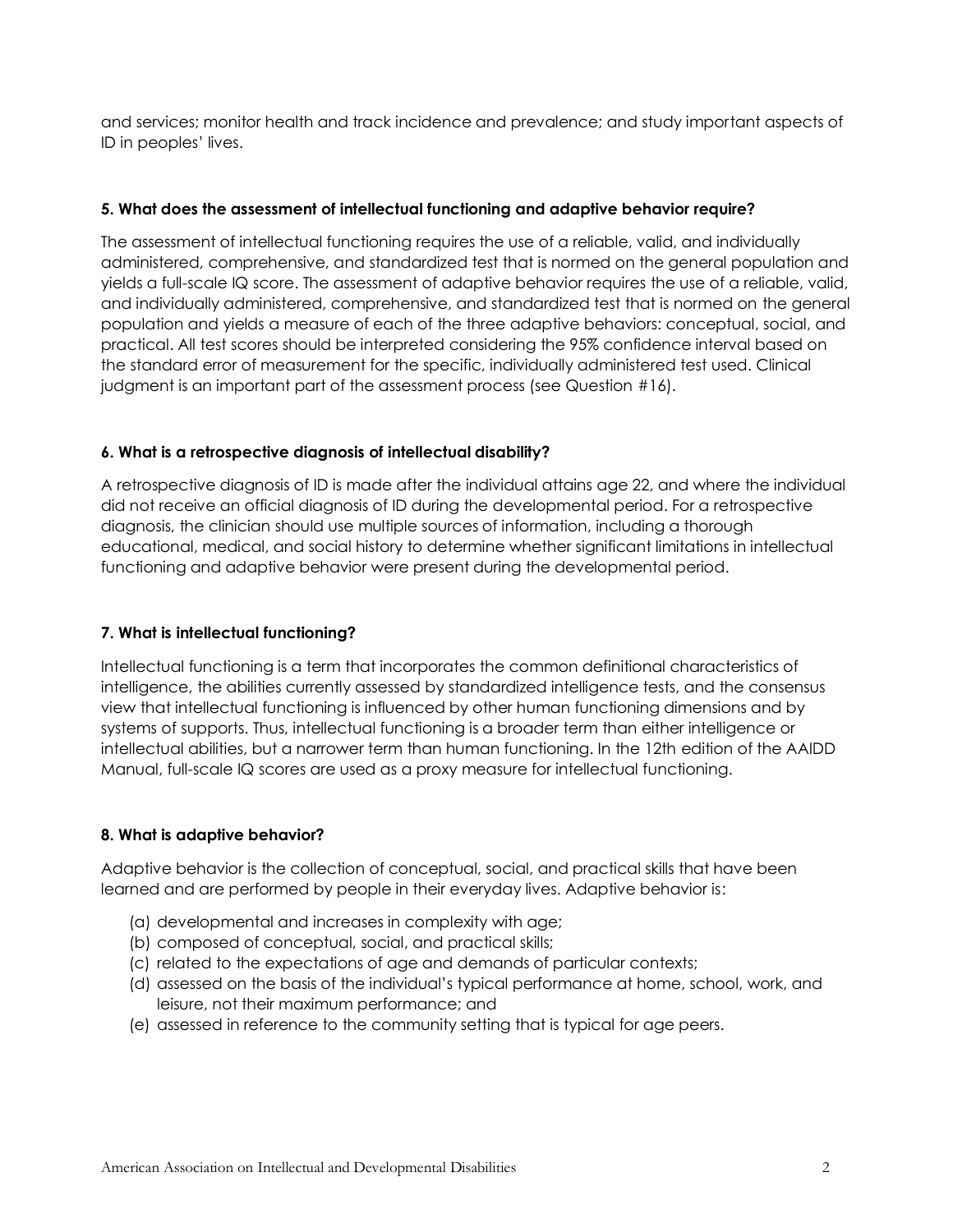### **9. What is the age of onset?**

Age of onset is the third element for a diagnosis of ID, with the other two elements being significant limitations in intellectual functioning and adaptive behavior. This third criterion is essential because it establishes the age-related parameters for determining when ID, as a developmental disorder, originates or is first manifest. Although there is agreement that ID originates during the developmental period, there has been less consistency on the operational definition of the age at which the developmental period ends.

The minor historical inconsistency is due, in part, to the multiple perspectives on development and the developmental period. For example, from an etiological perspective, development is influenced by biochemical, social, behavioral, or educational risk factors that can occur prenatally, perinatally, or postnatally. From a functional perspective, development focuses on the trajectory of adaptive behavior and intellectual functioning. From a cultural perspective, development is influenced by social factors and social roles related to social and family interactions, educational involvement, career development, and assuming adult roles. And from an administrative perspective, the developmental period establishes the age of onset in reference to eligibility for services and supports. Consistent with the 9th-11th editions of the AAIDD Manual, it is acknowledged that some societies may define the developmental period differently, based on their cultural and social norms.

The age of onset criterion "before the individual attains age 22" found in the 12th edition of the AAIDD Manual is based on recent research that has shown that important brain development continues into our 20s. Research using advanced imaging techniques has documented that a number of critical areas of the human brain continue their growth and development into early adulthood, including cortical gray matter volume, corpus callosum, and white matter. As discussed further in the Manual, this criterion "before the individual attains age 22" is also consistent with age 22 in the DD Act of 2000 and the standards used for a diagnosis of ID by the Social Security Administration.

The age of onset during the developmental period is established and documented at the time of the evaluation. The evaluation should include a thorough record review that includes a social, medical, and educational history. The change from age 18, which was the age of onset criterion found in the 9th through 11th editions of the AAIDD Manual, to "before the individual attains age 22" found in the 12th edition of the Manual, (a) should not impact prevalence rates since the vast majority of diagnoses of ID are, and continue to be, made in early childhood; and (b) will enable accurate diagnoses of the small percentage of individuals who are identified nearer the end of the developmental period.

# **10. What is classification in the field of ID?**

Classification is not a diagnosis. Classification in the field of ID is an optional post-diagnosis organizing scheme. The fundamental purpose of classification is to provide a structure for the categorization of various kinds of observations and measures as a way to organize information to better understand a person. Classification is a post-diagnosis scheme that involves the systematic arrangement into subgroups according to a specified purpose and established criteria. Subgroup classification should occur within an explicit framework and systematic process, serve an important purpose, have benefit to the person, be based on relevant information, and provide a better understanding of an individual's needs.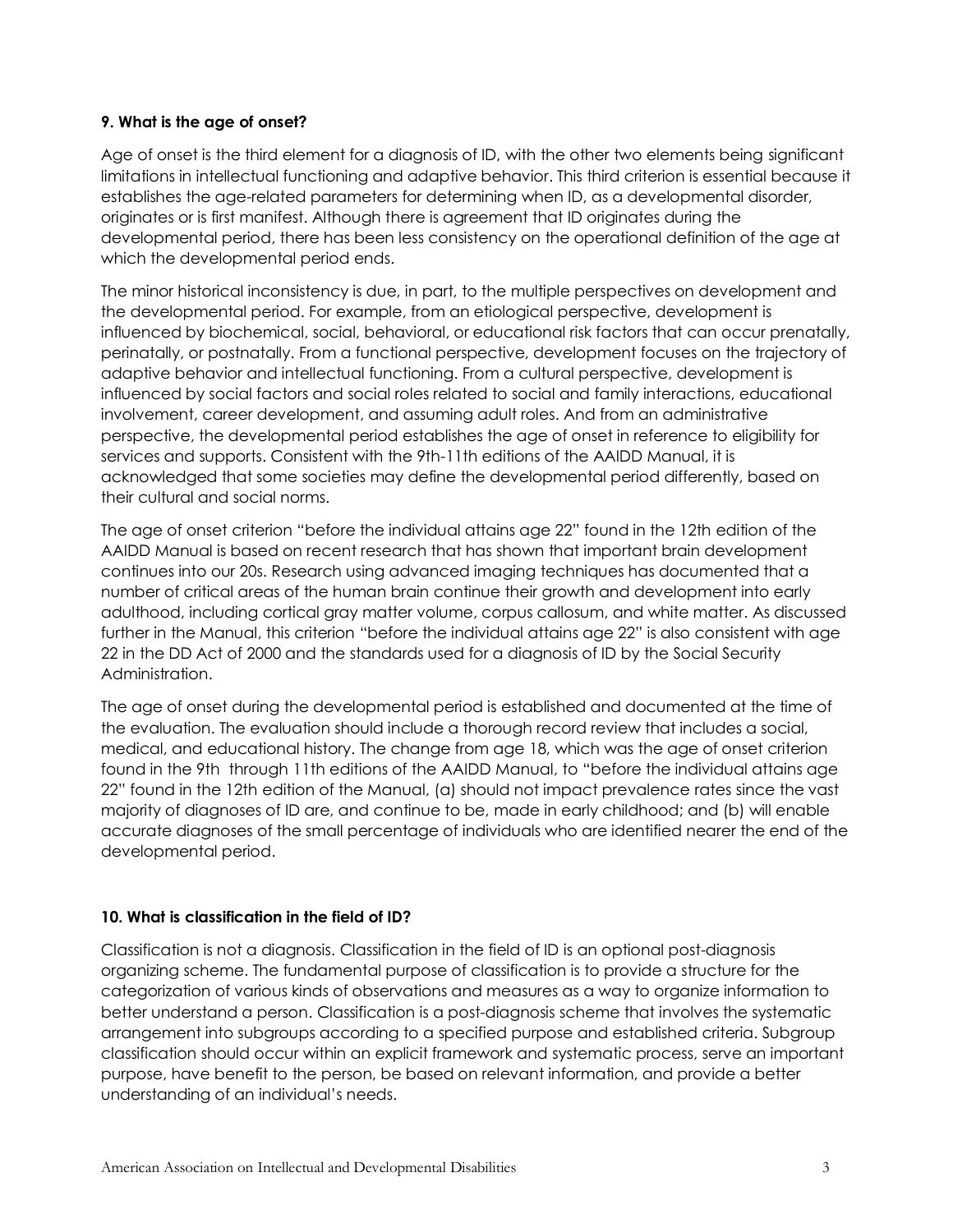#### **11. What is the explicit framework and systematic process for subgroup classification in ID?**

The explicit framework explained in the 12th edition of the AAIDD Manual is based on the three purposes for subgroup classification which are to describe:

- (a) establishing the important purpose for the subgrouping,
- (b) aligning relevant data sets to the subgrouping's purpose,
- (c) describing the data driven procedures used to establish the subgroup classification categories employed, and
- (d) using empirically-based subgroup classification bands to establish the subgroup classification categories.

#### **12. What are systems of supports?**

Systems of supports are an interconnected network of resources and strategies that promote the development and interests of a person and enhance an individual's functioning and personal wellbeing. Systems of supports: (a) are characterized by being person-centered, comprehensive, coordinated, and outcome oriented; and (b) encompass choice and personal autonomy, inclusive environments, generic supports, and specialized supports.

### **13. What are the four theoretical perspectives on ID that provide a holistic framework for understanding and approaching ID?**

The four perspective on ID are biomedical, psychoeducational, sociocultural, and justice. Each perspective contributes to a holistic understanding of ID through major concepts used, perceived locus of the disability, identified risk factors, and related interventions and supports.

#### **14. What role does precise terminology play in understanding and approaching ID?**

Precise terminology:

- (a) clarifies ID-related constructs and thus increases precision and validity;
- (b) improves understanding and communication among stakeholders;
- (c) is essential to defining and differentiating among the constructs of disability, intellectual disability, and developmental disability; and
- (d) is necessary to determine prevalence and tracking health status.

# **15. What are evidence-based practices, and how are they incorporated into the 12th edition of the AAIDD Manual?**

Evidence-based practices are based on current best evidence that is obtained from credible sources that used reliable and valid methods derived from a clearly articulated and empirically supported theory or rationale. Evidence-based practices are incorporated into the definition of ID; the assessment of intellectual functioning, adaptive behavior, and support needs; the criteria used to make a diagnosis of ID; subgroup classification bands; the planning of systems of supports; and Practice Guidelines.